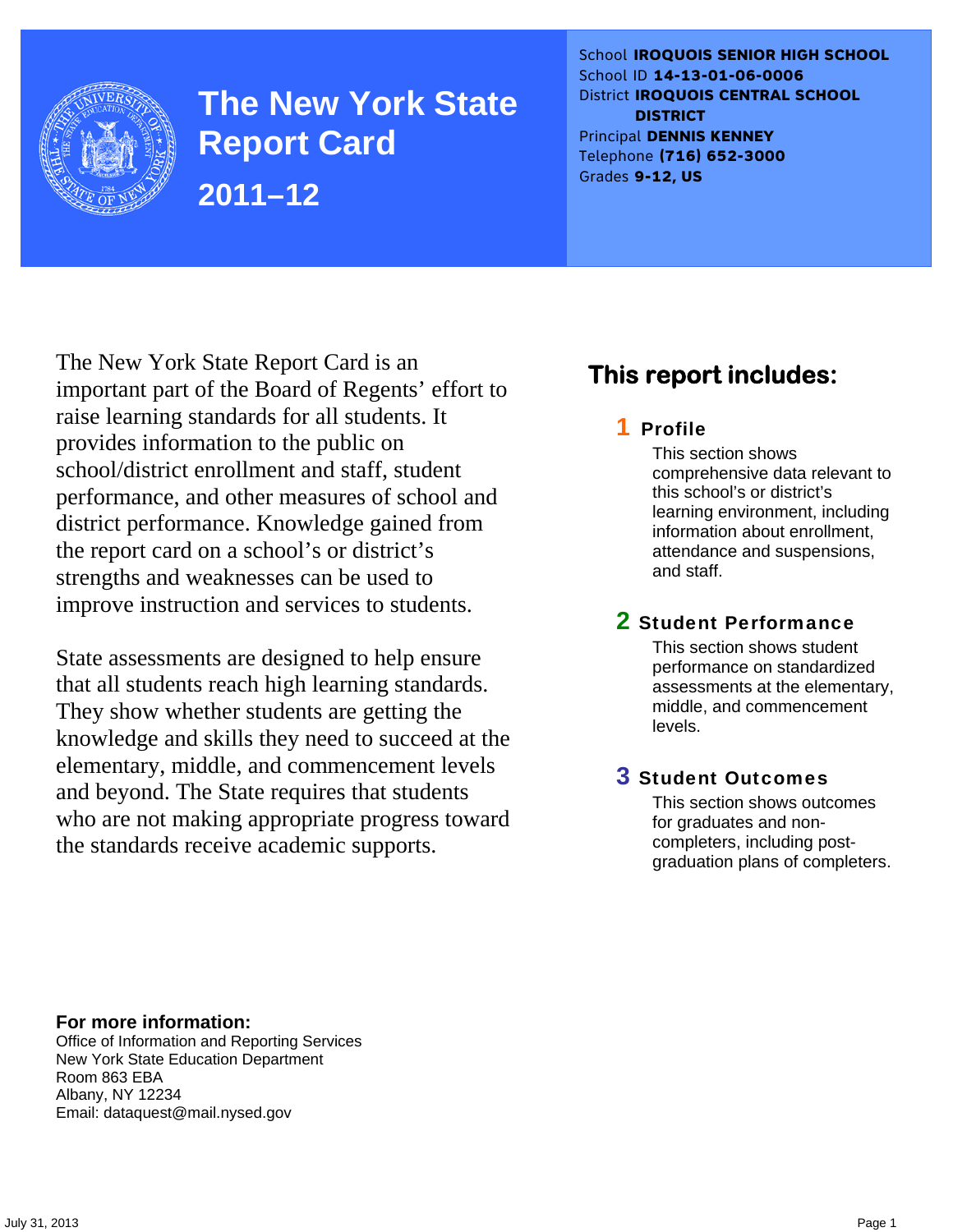**1 Profile** 

School ID **14-13-01-06-0006**

# **Enrollment**

|                            | 2009-10  | $2010 - 11$ | $2011 - 12$    |
|----------------------------|----------|-------------|----------------|
| Pre-K                      | 0        | 0           |                |
| Kindergarten               | $\Omega$ | $\Omega$    | 0              |
| Grade 1                    | 0        | $\Omega$    | $\Omega$       |
| Grade 2                    | $\Omega$ | $\mathbf 0$ | 0              |
| Grade 3                    | $\Omega$ | $\mathbf 0$ | 0              |
| Grade 4                    | $\Omega$ | $\Omega$    | 0              |
| Grade 5                    | 0        | $\mathbf 0$ | $\overline{0}$ |
| Grade 6                    | 0        | $\mathbf 0$ | 0              |
| <b>Ungraded Elementary</b> | 0        | $\mathbf 0$ | 0              |
| Grade 7                    | 0        | $\mathbf 0$ | 0              |
| Grade 8                    | 0        | $\mathbf 0$ | 0              |
| Grade 9                    | 222      | 219         | 210            |
| Grade 10                   | 251      | 226         | 212            |
| Grade 11                   | 266      | 222         | 232            |
| Grade 12                   | 228      | 244         | 220            |
| <b>Ungraded Secondary</b>  | $\Omega$ | 11          | 17             |
| Total K-12                 | 967      | 922         | 891            |

# **Average Class Size**

|                       | $2009 - 10$ | $2010 - 11$ | $2011 - 12$ |  |
|-----------------------|-------------|-------------|-------------|--|
| <b>Common Branch</b>  |             |             |             |  |
| Grade 8               |             |             |             |  |
| English               |             |             |             |  |
| <b>Mathematics</b>    |             |             |             |  |
| Science               |             |             |             |  |
| <b>Social Studies</b> |             | 23          |             |  |
| Grade 10              |             |             |             |  |
| English               | 25          | 23          | 22          |  |
| <b>Mathematics</b>    | 20          | 24          | 22          |  |
| Science               | 24          | 21          | 21          |  |
| <b>Social Studies</b> | 22          | 23          | 23          |  |

School **IROQUOIS SENIOR HIGH SCHOOL** District **IROQUOIS CENTRAL SCHOOL DISTRICT**

### **Enrollment Information**

*Enrollment* counts are as of Basic Educational Data System (BEDS) day, which is typically the first Wednesday of October of the school year. Students who attend BOCES programs on a part-time basis are included in a school's and district's enrollment. Students who attend BOCES on a full-time basis or who are placed full time by the district in an out-of-district placement are not included in a school's or district's enrollment. The state public enrollment includes public school districts, charter schools, and NYSED-operated programs. Students classified by districts as "pre-first" are included in first grade counts. Kindergarten and Pre-K counts include halfand full-day students.

## **Average Class Size Information**

*Average Class Size* is the total registration in specified classes divided by the number of those classes with registration. Common Branch refers to self-contained classes in Grades 1–6.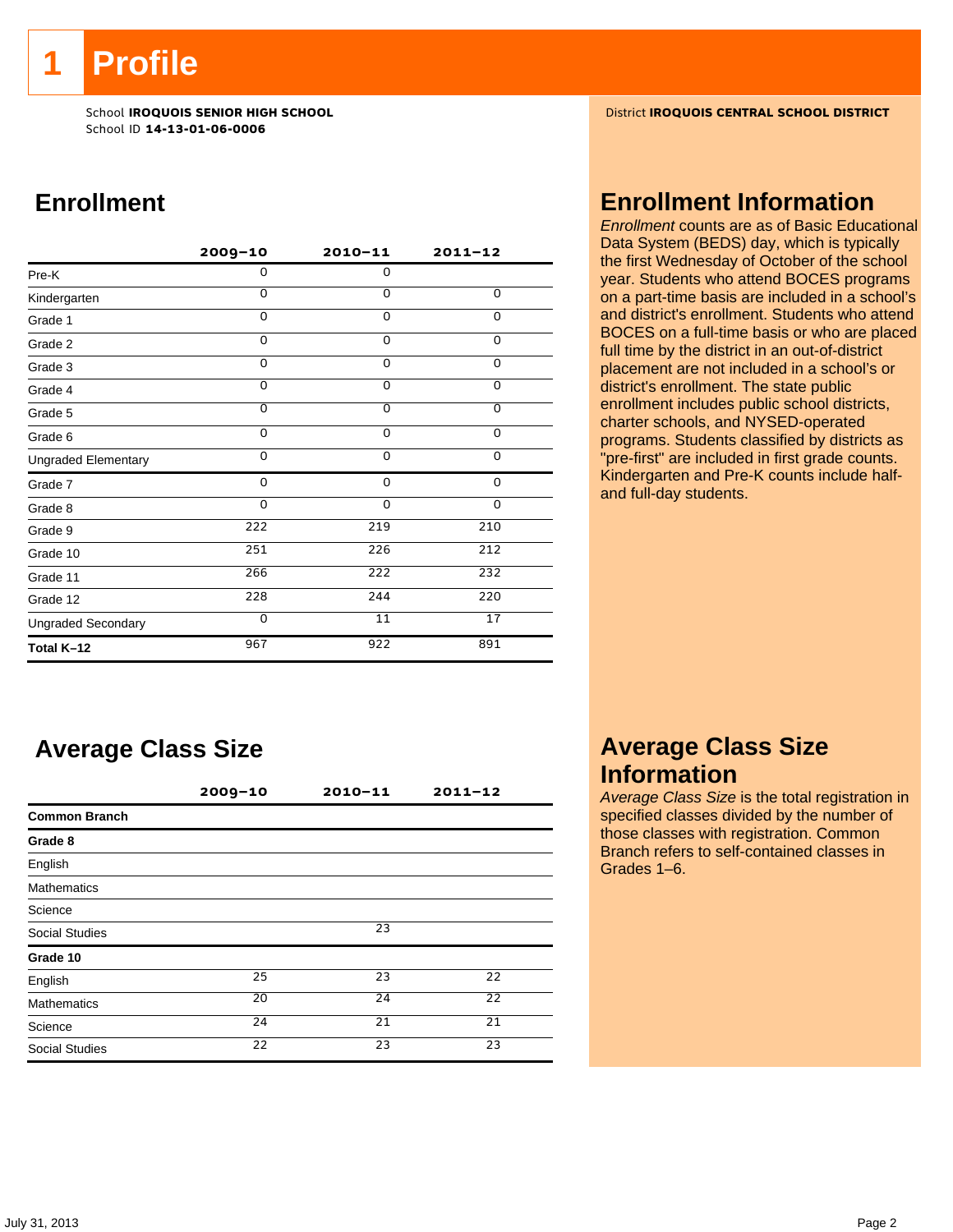# **Profile**

School ID **14-13-01-06-0006**

# **Demographic Factors**

|                                                    | $2009 - 10$  |     | $2010 - 11$    |      | $2011 - 12$ |     |
|----------------------------------------------------|--------------|-----|----------------|------|-------------|-----|
|                                                    | #            | %   | #              | $\%$ | #           | %   |
| Eligible for Free Lunch                            | 47           | 5%  | 36             | 4%   | 36          | 4%  |
| Reduced Price Lunch                                | 48           | 5%  | 43             | 5%   | 49          | 5%  |
| Limited English Proficient                         | $\mathbf{1}$ | 0%  | $\mathbf{1}$   | 0%   | 1           | 0%  |
| <b>Racial/Ethnic Origin</b>                        |              |     |                |      |             |     |
| American Indian or Alaska Native                   | $\mathbf{1}$ | 0%  | 3              | 0%   | 4           | 0%  |
| <b>Black or African American</b>                   | 11           | 1%  | $\overline{7}$ | 1%   | 5           | 1%  |
| Hispanic or Latino                                 | 4            | 0%  | 4              | 0%   | 8           | 1%  |
| Asian or Native Hawaiian/Other<br>Pacific Islander | 5            | 1%  | 9              | 1%   | 10          | 1%  |
| White                                              | 946          | 98% | 893            | 97%  | 856         | 96% |
| Multiracial                                        | 0            | 0%  | 6              | 1%   | 8           | 1%  |

# **Attendance and Suspensions**

|                            |   | $2008 - 09$ | $2009 - 10$ |     | $2010 - 11$ |     |
|----------------------------|---|-------------|-------------|-----|-------------|-----|
|                            | # | %           | #           | %   | #           | %   |
| Annual Attendance Rate     |   | 95%         |             | 94% |             | 95% |
| <b>Student Suspensions</b> |   | 0%          | 3           | 0%  | 0           | 0%  |

School **IROQUOIS SENIOR HIGH SCHOOL** District **IROQUOIS CENTRAL SCHOOL DISTRICT**

# **Demographic Factors Information**

*Eligible for Free Lunch* and *Reduced-Price Lunch* percentages are determined by dividing the number of approved lunch applicants by the Basic Educational Data System (BEDS) enrollment in full-day Kindergarten through Grade 12.

# **Attendance and Suspensions Information**

*Annual Attendance Rate* is determined by dividing the school's (or district's) total actual attendance by the total possible attendance for a school year. A school's (or district's) actual attendance is the sum of the number of students in attendance on each day the school (or district's schools) was open during the school year. Possible attendance is the sum of the number of enrolled students who should have been in attendance on each day the school (or schools) was open during the school year. The state's *Annual Attendance Rate* is a weighted average of all districtlevel attendance rates.

*Student Suspension* rate is determined by dividing the number of students who were suspended from school (not including inschool suspensions) for one full day or longer anytime during the school year by the Basic Educational Data System (BEDS) day enrollments for that school year. A student is counted only once, regardless of whether the student was suspended one or more times during the school year.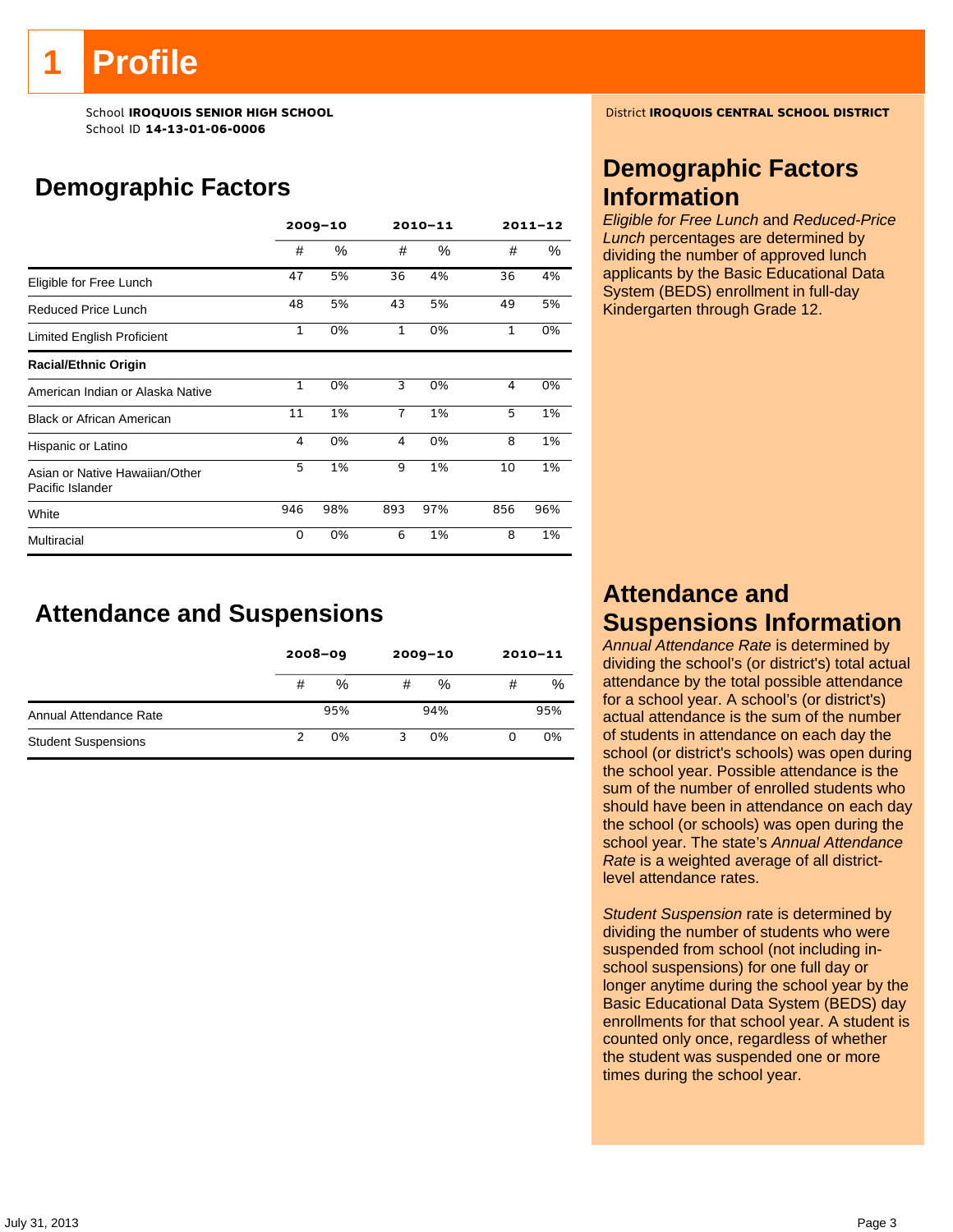# **Profile**

School ID **14-13-01-06-0006**

# **Teacher Qualifications**

|                                                                                               | $2009 - 10$ | $2010 - 11$ | $2011 - 12$ |
|-----------------------------------------------------------------------------------------------|-------------|-------------|-------------|
| <b>Total Number of Teachers</b>                                                               | 67          | 65          | 62          |
| Percent with No Valid Teaching<br>Certificate                                                 | 0%          | 0%          | 0%          |
| Percent Teaching Out of Certification                                                         | 0%          | 0%          | 2%          |
| Percent with Fewer than Three Years of<br>Experience                                          | 6%          | 0%          | 0%          |
| Percentage with Master's Degree Plus<br>30 Hours or Doctorate                                 | 4%          | 5%          | 6%          |
| <b>Total Number of Core Classes</b>                                                           | 285         | 252         | 241         |
| Percent Not Taught by Highly Qualified<br>Teachers in This School*                            | 0%          | 0%          | 1%          |
| Percent Not Taught by Highly Qualified<br>Teachers in This District**                         | 0%          | 0%          | 0%          |
| Percent Not Taught by Highly Qualified<br>Teachers in High-Poverty Schools<br>Statewide       | 6%          | 5%          | 4%          |
| Percent Not Taught by Highly Qualified<br><b>Teachers in Low-Poverty Schools</b><br>Statewide | 1%          | 0%          | 1%          |
| <b>Total Number of Classes</b>                                                                | 339         | 310         | 300         |
| Percent Taught by Teachers Without<br>Appropriate Certification                               | 1%          | 0%          | 1%          |

\*Not available at the district or statewide level.

\*\*Not available for charter schools or at the statewide level.

# **Teacher Turnover Rate**

|                                                                       | $2008 - 09$ | $2009 - 10$ | $2010 - 11$ |
|-----------------------------------------------------------------------|-------------|-------------|-------------|
| Turnover Rate of Teachers with<br>Fewer than Five Years of Experience | 8%          | 17%         | 33%         |
| Turnover Rate of All Teachers                                         | 4%          | 6%          | 6%          |

# **Staff Counts**

|                                       | $2009 - 10$ | $2010 - 11$ | $2011 - 12$ |
|---------------------------------------|-------------|-------------|-------------|
| <b>Total Other Professional Staff</b> | 8           |             | 6           |
| Total Paraprofessionals*              | N/A         | N/A         | N/A         |
| <b>Assistant Principals</b>           |             |             | ∍           |
| Principals                            |             |             |             |

\*Not available at the school level.

School **IROQUOIS SENIOR HIGH SCHOOL** District **IROQUOIS CENTRAL SCHOOL DISTRICT**

## **Teacher Qualifications Information**

The *Percent Teaching Out of Certification* for public schools is the percent doing so on more than an incidental basis; that is, the percent teaching for more than five periods per week outside certification.

*Core Classes* are primarily K–6 common branch, English, mathematics, science, social studies, art, music, and foreign languages. To be *Highly Qualified*, a teacher must have at least a Bachelor's degree, be certified to teach in the subject area or otherwise in accordance with state standards, and show subject matter competency.

In public schools, a teacher who taught one class outside of the certification area(s) is counted as *Highly Qualified* provided that 1) the teacher had been determined by the school or district through the HOUSSE process or other state-accepted methods to have demonstrated acceptable subject knowledge and teaching skills and 2) the class in question was not the sole assignment reported. Credit for incidental teaching does not extend beyond a single assignment. Independent of *Highly Qualified Teacher* status, any assignment for which a teacher did not hold a valid certificate still registers as teaching out of certification.

In charter schools, a teacher is counted as *Highly Qualified* if the teacher has at least a Bachelor's degree, is certified to teach, and shows subject matter competency. Enabling legislation considers charter school teachers to be certified if they hold any valid teaching certificate. Enabling legislation also permits up to 30 percent (with a maximum of five) of charter school teachers to be without certification and to be considered *Highly Qualified* if they meet all remaining criteria.

*High-poverty* and *low-poverty* schools are those schools in the upper and lower quartiles, respectively, for percentage of students eligible for a free or reduced-price lunch.

### **Teacher Turnover Rate Information**

*Teacher Turnover Rate* for a specified school year is the number of teachers in that school year who were not teaching in the following school year divided by the number of teachers in the specified school year, expressed as a percentage.

### **Staff Counts Information**

*Other Professionals* includes administrators, guidance counselors, school nurses, psychologists, and other professionals who devote more than half of their time to nonteaching duties.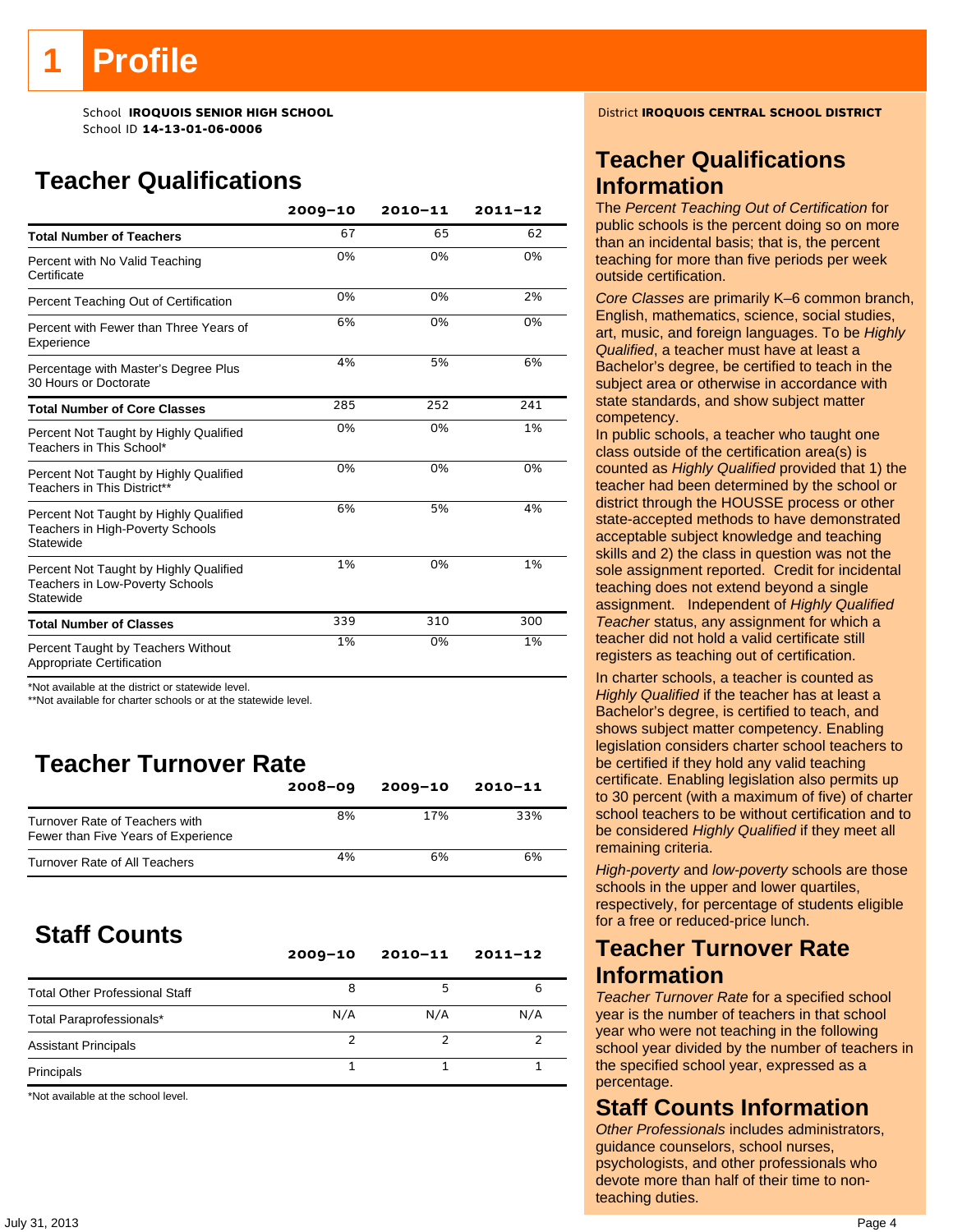# **2 Student Performance**

School ID **14-13-01-06-0006**

This section contains annual assessment data for students at the elementary, middle, and commencement levels as well as the performance of secondary-level cohorts on standardized achievement assessments.

### **New York State Testing Program (NYSTP) Assessments**

The New York State Testing Program assessments are administered in English language arts (ELA) and mathematics in grades 3 through 8. The Performance Level Descriptors for these assessments are provided below:

#### **English Language Arts**

**Level 1: Below Standard** 

Student performance does not demonstrate an understanding of the English language arts knowledge and skills expected at this grade level.

#### **Level 2: Meets Basic Standard**

Student performance demonstrates a partial understanding of the English language arts knowledge and skills expected at this grade level. **Level 3: Meets Proficiency Standard** 

Student performance demonstrates an understanding of the English language arts knowledge and skills expected at this grade level.

### **Level 4: Exceeds Proficiency Standard**

Student performance demonstrates a thorough understanding of the English language arts knowledge and skills expected at this grade level.

#### **Mathematics**

#### **Level 1: Below Standard**

Student performance does not demonstrate an understanding of the mathematics content expected at this grade level.

#### **Level 2: Meets Basic Standard**

Student performance demonstrates a partial understanding of the mathematics content expected at this grade level.

#### **Level 3: Meets Proficiency Standard**

Student performance demonstrates an understanding of the mathematics content expected at this grade level.

#### **Level 4: Exceeds Proficiency Standard**

Student performance demonstrates a thorough understanding of the mathematics content expected at this grade level.

#### **New York State Alternate Assessment (NYSAA)**

The New York State Alternate Assessments are administered in English language arts (ELA) and mathematics to ungraded students with severe cognitive disabilities whose ages are equivalent to graded students in grades 3 through 8 and secondary level. They are administered in science to students with disabilities age equivalent to graded students in grades 4, 8, and secondary level. And they are administered in social studies at the secondary level only.

### **New York State English as a Second Language Achievement Tests (NYSESLAT)**

The New York State English as a Second Language Achievement Tests are administered in grades K through 12 to limited English proficient students.

#### **Secondary-Level Cohorts**

A secondary-level cohort consists of all students who first entered grade 9 anywhere or, in the case of ungraded students with disabilities, reached their seventeenth birthday in a particular year. The 2008 cohort consists of all students who first entered grade 9 anywhere or, in the case of ungraded students with disabilities, reached their seventeenth birthday between July 1, 2008 and June 30, 2009. The 2007 cohort consists of all students who first entered grade 9 anywhere or, in the case of ungraded students with disabilities, reached their seventeenth birthday between July 1, 2007 and June 30, 2008. For more detailed information on cohort definitions, see *Secondary-Level Cohort Definitions* at http://www.p12.nysed.gov/irs/sirs/.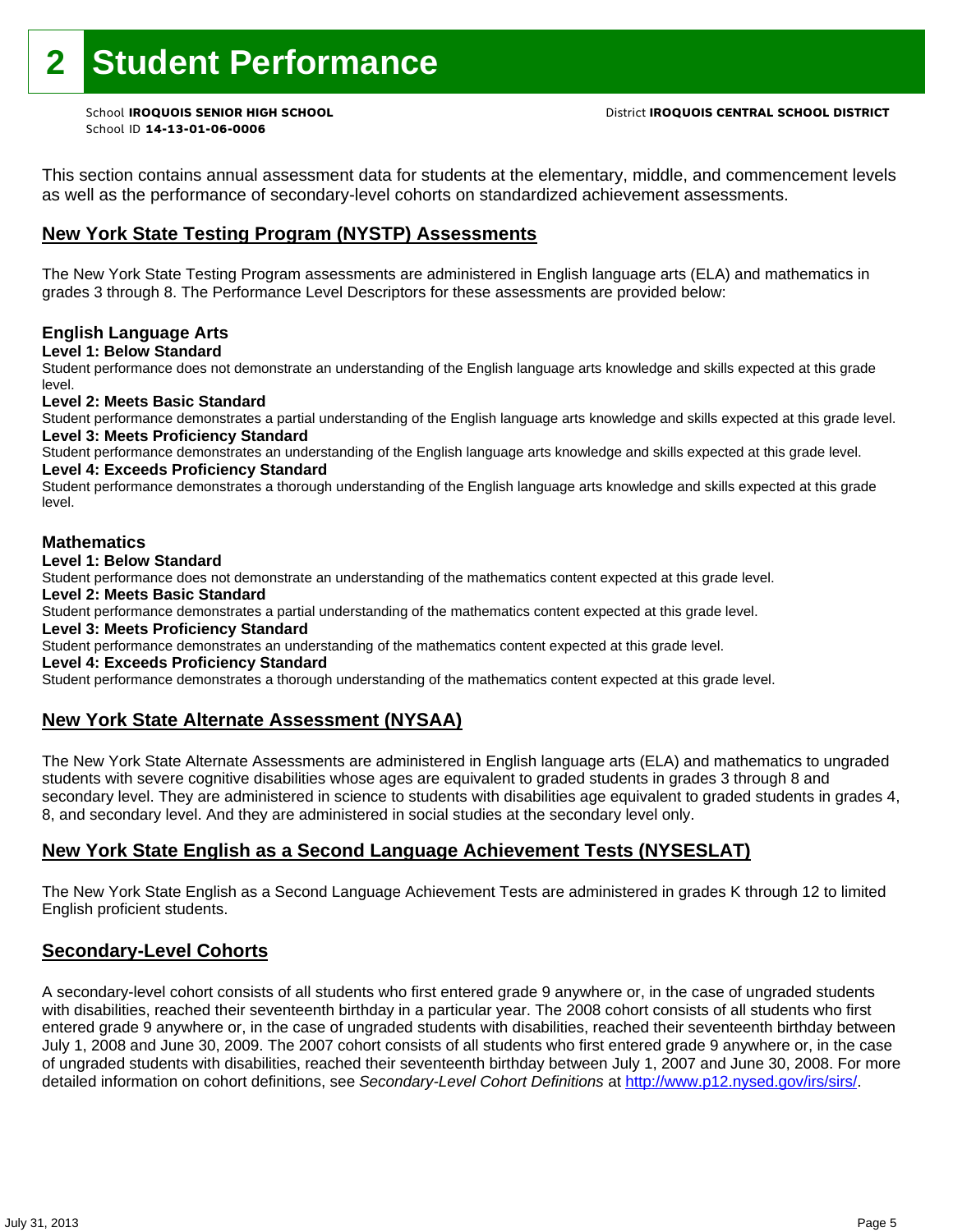# **Results in Grade 8 English Language Arts**

|                                       |         | <b>This School</b>              |   |         | <b>School District</b>          |   |         | <b>NY State Public</b>          |   |  |  |
|---------------------------------------|---------|---------------------------------|---|---------|---------------------------------|---|---------|---------------------------------|---|--|--|
|                                       |         | Percentage scoring at level(s): |   |         | Percentage scoring at level(s): |   |         | Percentage scoring at level(s): |   |  |  |
|                                       | $2 - 4$ | $3 - 4$                         | 4 | $2 - 4$ | $3 - 4$                         | 4 | $2 - 4$ | $3 - 4$                         | 4 |  |  |
| *Range:                               |         |                                 |   |         |                                 |   |         |                                 |   |  |  |
| 100%                                  |         |                                 |   |         |                                 |   |         |                                 |   |  |  |
| $\blacksquare$ $\blacksquare$ 2011-12 |         |                                 |   |         |                                 |   |         |                                 |   |  |  |
| $2010 - 11$<br>a shekara              |         |                                 |   |         |                                 |   |         |                                 |   |  |  |
|                                       |         |                                 |   |         |                                 |   |         |                                 |   |  |  |
| Number of Tested Students:            |         |                                 |   |         |                                 |   |         |                                 |   |  |  |

٦

|        |         |         | 2010-11 School Year |                                 |         |         |                                 |
|--------|---------|---------|---------------------|---------------------------------|---------|---------|---------------------------------|
| Total  |         |         |                     | Total                           |         |         |                                 |
| Tested | $2 - 4$ | $3 - 4$ |                     | Tested                          | $2 - 4$ | $3 - 4$ |                                 |
|        |         |         |                     |                                 |         |         |                                 |
|        |         |         |                     |                                 |         |         |                                 |
|        |         |         |                     |                                 |         |         |                                 |
|        |         |         |                     |                                 |         |         |                                 |
|        |         |         |                     |                                 |         |         |                                 |
|        |         |         |                     |                                 |         |         |                                 |
|        |         |         |                     |                                 |         |         |                                 |
|        |         |         |                     |                                 |         |         |                                 |
|        |         |         |                     |                                 |         |         |                                 |
|        |         |         |                     |                                 |         |         |                                 |
|        |         |         |                     |                                 |         |         |                                 |
|        |         |         |                     |                                 |         |         |                                 |
|        |         |         |                     |                                 |         |         |                                 |
|        |         |         |                     |                                 |         |         |                                 |
|        |         |         |                     |                                 |         |         |                                 |
|        |         |         |                     |                                 |         |         |                                 |
|        |         |         |                     |                                 |         |         |                                 |
|        |         |         |                     |                                 |         |         |                                 |
|        |         |         | 2011-12 School Year | Percentage scoring at level(s): |         |         | Percentage scoring at level(s): |

#### **NOTES**

The – symbol indicates that data for a group of students have been suppressed. If a group has fewer than five students,

data for that group and the next smallest group(s) are suppressed to protect the privacy of individual students.

| <b>Other</b>                                                                                      |        | * These ranges are for 2011-12 data only. Ranges for 2010-11 data are available in the 2010-11 Accountability and Overview Reports.<br>2011-12 School Year |                             |     |        |         | 2010-11 School Year         |     |  |  |
|---------------------------------------------------------------------------------------------------|--------|------------------------------------------------------------------------------------------------------------------------------------------------------------|-----------------------------|-----|--------|---------|-----------------------------|-----|--|--|
| <b>Assessments</b>                                                                                | Total  |                                                                                                                                                            | Number scoring at level(s): |     |        |         | Number scoring at level(s): |     |  |  |
|                                                                                                   | Tested | $2 - 4$                                                                                                                                                    | $3 - 4$                     | 4   | Tested | $2 - 4$ | $3 - 4$                     | 4   |  |  |
| New York State Alternate Assessment<br>(NYSAA): Grade 8 Equivalent                                |        |                                                                                                                                                            |                             |     |        |         |                             |     |  |  |
| New York State English as a Second Language<br>Achievement Test (NYSESLAT) <sup>†</sup> : Grade 8 |        | N/A                                                                                                                                                        | N/A                         | N/A | 0      | N/A     | N/A                         | N/A |  |  |
|                                                                                                   | Total  |                                                                                                                                                            |                             |     | Total  |         |                             |     |  |  |
| Recently Arrived LEP Students NOT Tested on<br>the ELA NYSTP: Grade 8                             | 0      | N/A                                                                                                                                                        | N/A                         | N/A | 0      | N/A     | N/A                         | N/A |  |  |

July 31, 2013 Page 6 † These counts represent recently arrived LEP students who used the NYSESLAT to fulfill the English language arts participation requirement.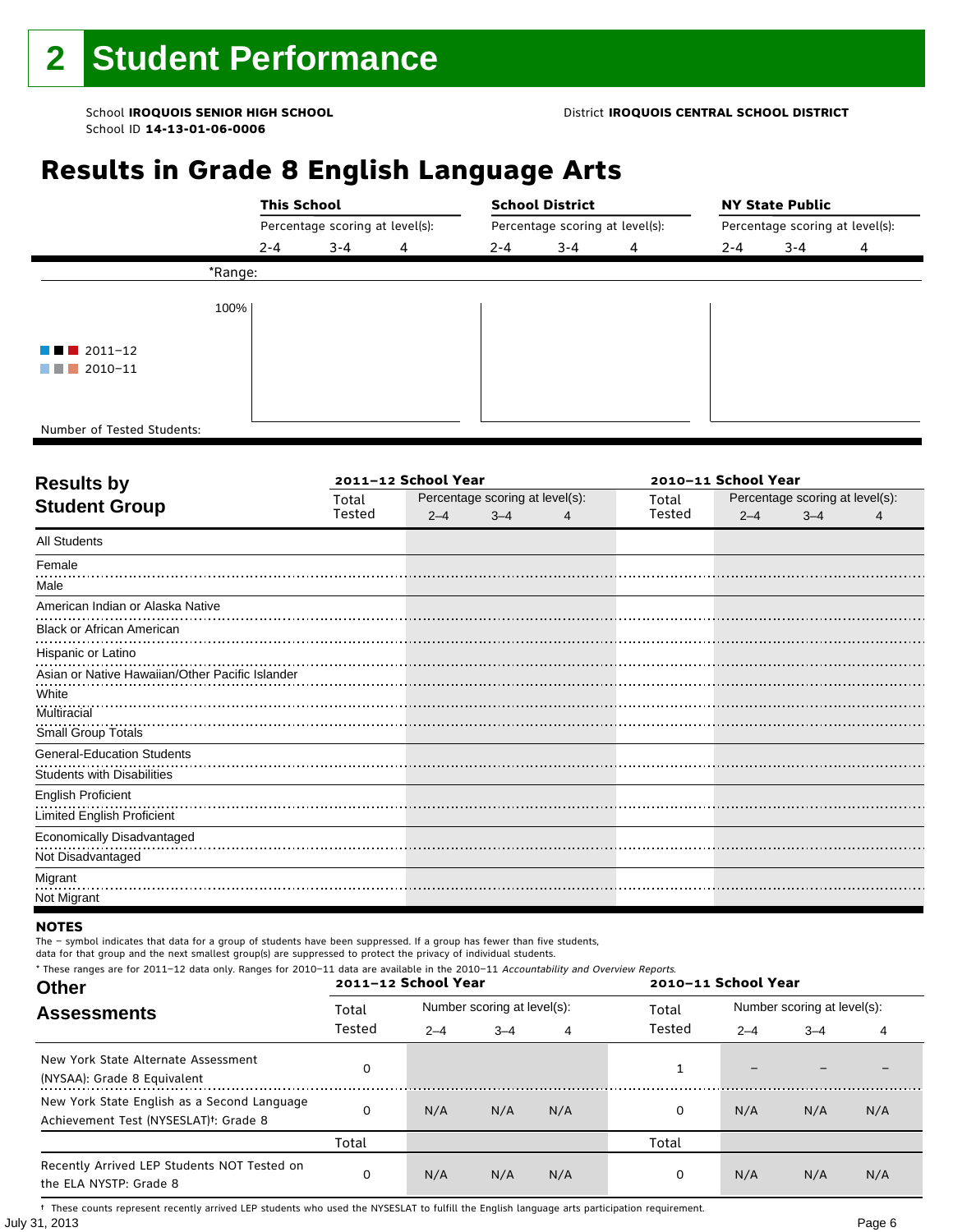#### School **IROQUOIS SENIOR HIGH SCHOOL** District **IROQUOIS CENTRAL SCHOOL DISTRICT**

# **Results in Grade 8 Mathematics**

|                                       |         | <b>This School</b>              |   |                                 | <b>School District</b> |   | <b>NY State Public</b>          |         |   |  |
|---------------------------------------|---------|---------------------------------|---|---------------------------------|------------------------|---|---------------------------------|---------|---|--|
|                                       |         | Percentage scoring at level(s): |   | Percentage scoring at level(s): |                        |   | Percentage scoring at level(s): |         |   |  |
|                                       | 2-4     | $3 - 4$                         | 4 | $2 - 4$                         | $3 - 4$                | 4 | $2 - 4$                         | $3 - 4$ | 4 |  |
|                                       | *Range: |                                 |   |                                 |                        |   |                                 |         |   |  |
|                                       | 100%    |                                 |   |                                 |                        |   |                                 |         |   |  |
| $\blacksquare$ $\blacksquare$ 2011-12 |         |                                 |   |                                 |                        |   |                                 |         |   |  |
| $\blacksquare$ 2010-11                |         |                                 |   |                                 |                        |   |                                 |         |   |  |
|                                       |         |                                 |   |                                 |                        |   |                                 |         |   |  |
| Number of Tested Students:            |         |                                 |   |                                 |                        |   |                                 |         |   |  |

٦

| <b>Results by</b>                               |        | 2011-12 School Year |                                 | 2010-11 School Year |        |         |                                 |  |
|-------------------------------------------------|--------|---------------------|---------------------------------|---------------------|--------|---------|---------------------------------|--|
| <b>Student Group</b>                            | Total  |                     | Percentage scoring at level(s): |                     |        |         | Percentage scoring at level(s): |  |
|                                                 | Tested | $2 - 4$             | $3 - 4$                         | 4                   | Tested | $2 - 4$ | $3 - 4$                         |  |
| <b>All Students</b>                             |        |                     |                                 |                     |        |         |                                 |  |
| Female                                          |        |                     |                                 |                     |        |         |                                 |  |
| Male                                            |        |                     |                                 |                     |        |         |                                 |  |
| American Indian or Alaska Native                |        |                     |                                 |                     |        |         |                                 |  |
| <b>Black or African American</b>                |        |                     |                                 |                     |        |         |                                 |  |
| Hispanic or Latino                              |        |                     |                                 |                     |        |         |                                 |  |
| Asian or Native Hawaiian/Other Pacific Islander |        |                     |                                 |                     |        |         |                                 |  |
| White                                           |        |                     |                                 |                     |        |         |                                 |  |
| Multiracial                                     |        |                     |                                 |                     |        |         |                                 |  |
| Small Group Totals                              |        |                     |                                 |                     |        |         |                                 |  |
| <b>General-Education Students</b>               |        |                     |                                 |                     |        |         |                                 |  |
| <b>Students with Disabilities</b>               |        |                     |                                 |                     |        |         |                                 |  |
| <b>English Proficient</b>                       |        |                     |                                 |                     |        |         |                                 |  |
| <b>Limited English Proficient</b>               |        |                     |                                 |                     |        |         |                                 |  |
| Economically Disadvantaged                      |        |                     |                                 |                     |        |         |                                 |  |
| Not Disadvantaged                               |        |                     |                                 |                     |        |         |                                 |  |
| Migrant                                         |        |                     |                                 |                     |        |         |                                 |  |
| Not Migrant                                     |        |                     |                                 |                     |        |         |                                 |  |
|                                                 |        |                     |                                 |                     |        |         |                                 |  |

#### **NOTES**

The – symbol indicates that data for a group of students have been suppressed. If a group has fewer than five students,

| * These ranges are for 2011–12 data only. Ranges for 2010–11 data are available in the 2010–11 Accountability and Overview Reports.<br><b>Other</b> |        | 2011-12 School Year |                             | 2010-11 School Year |                              |      |  |  |
|-----------------------------------------------------------------------------------------------------------------------------------------------------|--------|---------------------|-----------------------------|---------------------|------------------------------|------|--|--|
| <b>Assessments</b>                                                                                                                                  | Total  |                     | Number scoring at level(s): | Total               | Number scoring at level(s):  |      |  |  |
|                                                                                                                                                     | Tested | $2 - 4$             | $3 - 4$                     | Tested              | $2 - 4$                      | $-4$ |  |  |
| New York State Alternate Assessment<br>(NYSAA): Grade 8 Equivalent                                                                                  |        |                     |                             |                     | $\qquad \qquad \blacksquare$ |      |  |  |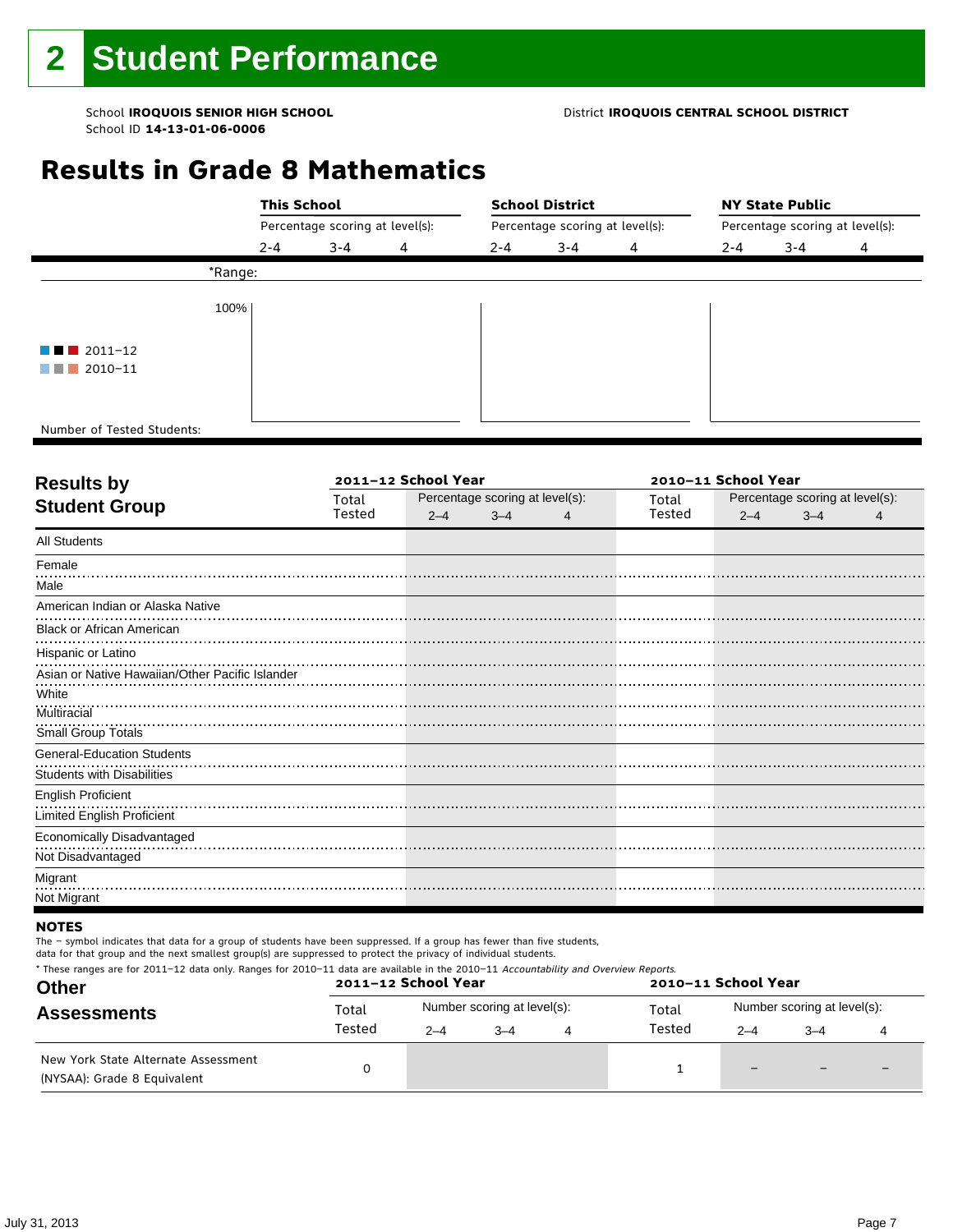#### School **IROQUOIS SENIOR HIGH SCHOOL** District **IROQUOIS CENTRAL SCHOOL DISTRICT**

# **Results in Grade 8 Science**

|                                       | <b>This School</b>              |         |   |                                 | <b>School District</b> |   | <b>NY State Public</b><br>Percentage scoring at level(s): |         |   |  |
|---------------------------------------|---------------------------------|---------|---|---------------------------------|------------------------|---|-----------------------------------------------------------|---------|---|--|
|                                       | Percentage scoring at level(s): |         |   | Percentage scoring at level(s): |                        |   |                                                           |         |   |  |
|                                       | $2 - 4$                         | $3 - 4$ | 4 | $2 - 4$                         | $3 - 4$                | 4 | $2 - 4$                                                   | $3 - 4$ | 4 |  |
|                                       |                                 |         |   |                                 |                        |   |                                                           |         |   |  |
| 100%                                  |                                 |         |   |                                 |                        |   |                                                           |         |   |  |
|                                       |                                 |         |   |                                 |                        |   |                                                           |         |   |  |
| $\blacksquare$ $\blacksquare$ 2011-12 |                                 |         |   |                                 |                        |   |                                                           |         |   |  |
| $\blacksquare$ 2010-11                |                                 |         |   |                                 |                        |   |                                                           |         |   |  |
|                                       |                                 |         |   |                                 |                        |   |                                                           |         |   |  |
| Number of Tested Students:            |                                 |         |   |                                 |                        |   |                                                           |         |   |  |

٦

| <b>Results by</b>                               |        | 2011-12 School Year |                                 |   | 2010-11 School Year |         |                                 |  |  |
|-------------------------------------------------|--------|---------------------|---------------------------------|---|---------------------|---------|---------------------------------|--|--|
| <b>Student Group</b>                            | Total  |                     | Percentage scoring at level(s): |   | Total               |         | Percentage scoring at level(s): |  |  |
|                                                 | Tested | $2 - 4$             | $3 - 4$                         | 4 | Tested              | $2 - 4$ | $3 - 4$                         |  |  |
| <b>All Students</b>                             |        |                     |                                 |   |                     |         |                                 |  |  |
| Female                                          |        |                     |                                 |   |                     |         |                                 |  |  |
| Male                                            |        |                     |                                 |   |                     |         |                                 |  |  |
| American Indian or Alaska Native                |        |                     |                                 |   |                     |         |                                 |  |  |
| <b>Black or African American</b>                |        |                     |                                 |   |                     |         |                                 |  |  |
| Hispanic or Latino                              |        |                     |                                 |   |                     |         |                                 |  |  |
| Asian or Native Hawaiian/Other Pacific Islander |        |                     |                                 |   |                     |         |                                 |  |  |
| White                                           |        |                     |                                 |   |                     |         |                                 |  |  |
| Multiracial                                     |        |                     |                                 |   |                     |         |                                 |  |  |
| Small Group Totals                              |        |                     |                                 |   |                     |         |                                 |  |  |
| <b>General-Education Students</b>               |        |                     |                                 |   |                     |         |                                 |  |  |
| <b>Students with Disabilities</b>               |        |                     |                                 |   |                     |         |                                 |  |  |
| <b>English Proficient</b>                       |        |                     |                                 |   |                     |         |                                 |  |  |
| <b>Limited English Proficient</b>               |        |                     |                                 |   |                     |         |                                 |  |  |
| Economically Disadvantaged                      |        |                     |                                 |   |                     |         |                                 |  |  |
| Not Disadvantaged                               |        |                     |                                 |   |                     |         |                                 |  |  |
| Migrant                                         |        |                     |                                 |   |                     |         |                                 |  |  |
| Not Migrant                                     |        |                     |                                 |   |                     |         |                                 |  |  |

#### **NOTES**

The – symbol indicates that data for a group of students have been suppressed. If a group has fewer than five students,

| <b>Other</b>                                                       | 2011-12 School Year |         |                             |   | 2010-11 School Year |                             |      |  |
|--------------------------------------------------------------------|---------------------|---------|-----------------------------|---|---------------------|-----------------------------|------|--|
| <b>Assessments</b>                                                 | Total               |         | Number scoring at level(s): |   | Total               | Number scoring at level(s): |      |  |
|                                                                    | Tested              | $2 - 4$ | $-4$                        | 4 | Tested              | $2 - 4$                     | $-4$ |  |
| New York State Alternate Assessment<br>(NYSAA): Grade 8 Equivalent |                     |         |                             |   |                     | $\qquad \qquad -$           |      |  |
| <b>Regents Science</b>                                             |                     |         |                             |   |                     |                             |      |  |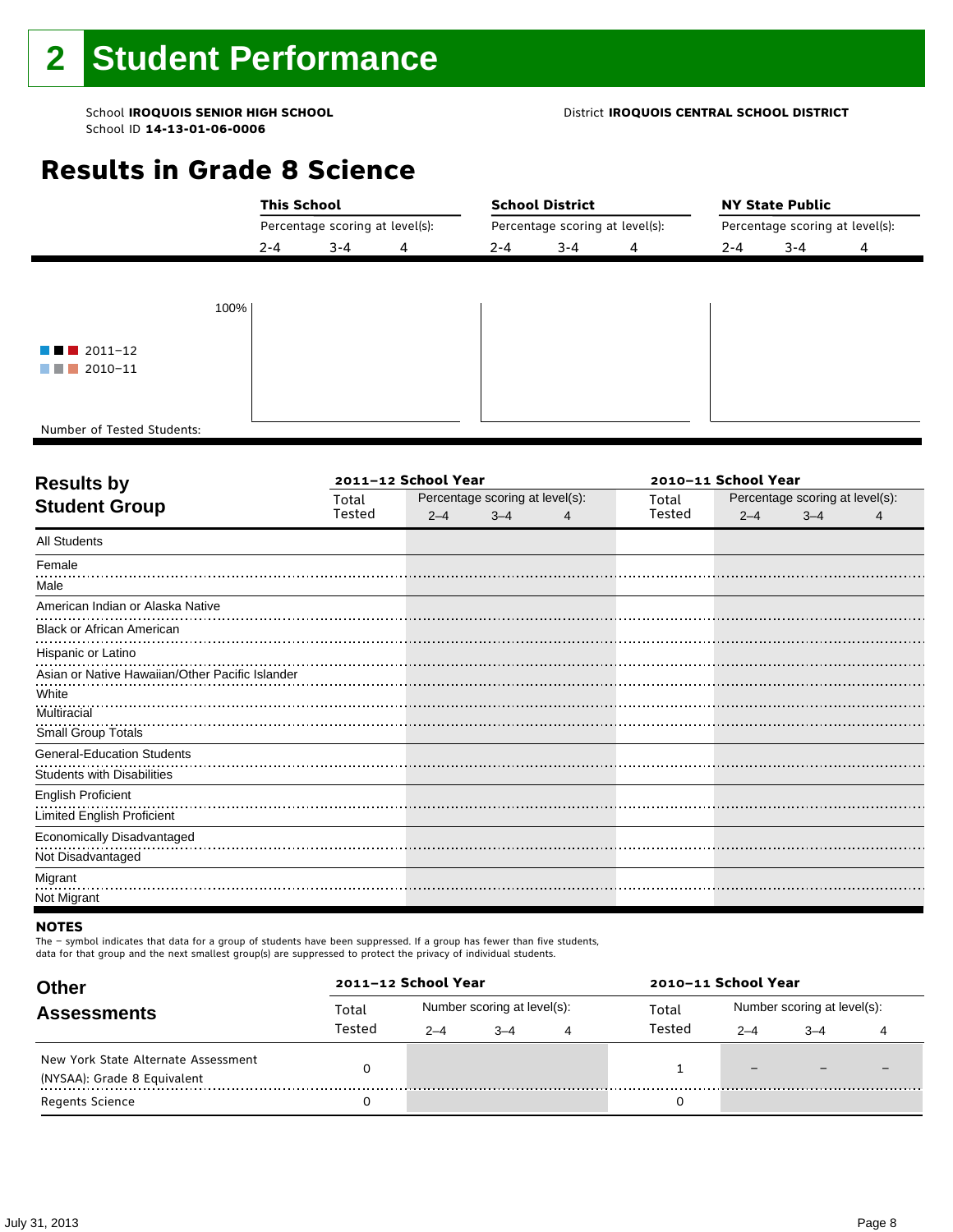# **Total Cohort Results in Secondary-Level English Language Arts after Four Years of Instruction**

|                                                      | <b>This School</b><br>Percentage scoring at level(s): |         |         |         | <b>School District</b>          |         | <b>NY State Public</b><br>Percentage scoring at level(s): |         |         |  |
|------------------------------------------------------|-------------------------------------------------------|---------|---------|---------|---------------------------------|---------|-----------------------------------------------------------|---------|---------|--|
|                                                      |                                                       |         |         |         | Percentage scoring at level(s): |         |                                                           |         |         |  |
|                                                      | $2 - 4$                                               | $3 - 4$ | 4       | $2 - 4$ | $3 - 4$                         | 4       | $2 - 4$                                                   | $3 - 4$ | 4       |  |
| 2008 Cohort<br><b>The Common</b><br>2007 Cohort<br>. | 97% 98%                                               | 96% 97% | 80% 80% | 96% 97% | 96% 96%                         | 79% 78% | 84% 83%                                                   | 82% 80% | 38% 35% |  |

|                                                 | 2008 Cohort   |         |                                 |     | 2007 Cohort    |         |                                 |     |  |
|-------------------------------------------------|---------------|---------|---------------------------------|-----|----------------|---------|---------------------------------|-----|--|
| <b>Results by</b>                               | Number        |         | Percentage scoring at level(s): |     | Number         |         | Percentage scoring at level(s): |     |  |
| <b>Student Group</b>                            | of Students   | $2 - 4$ | $3 - 4$                         | 4   | of Students    | $2 - 4$ | $3 - 4$                         | 4   |  |
| <b>All Students</b>                             | 226           | 97%     | 96%                             | 80% | 246            | 98%     | 97%                             | 80% |  |
| Female                                          | 110           | 99%     | 98%                             | 87% | 110            | 100%    | 100%                            | 88% |  |
| Male                                            | 116           | 95%     | 94%                             | 73% | 136            | 96%     | 94%                             | 74% |  |
| American Indian or Alaska Native                | $\mathcal{P}$ |         |                                 |     |                |         |                                 |     |  |
| <b>Black or African American</b>                |               |         |                                 |     | ٩              |         |                                 |     |  |
| Hispanic or Latino                              |               |         |                                 |     |                |         |                                 |     |  |
| Asian or Native Hawaiian/Other Pacific Islander |               |         |                                 |     | $\overline{2}$ |         |                                 |     |  |
| White                                           | 219           | 97%     | 96%                             | 80% | 239            | 97%     | 97%                             | 80% |  |
| Multiracial                                     | 3             |         |                                 |     |                |         |                                 |     |  |
| Small Group Totals                              |               | 100%    | 100%                            | 71% |                | 100%    | 100%                            | 86% |  |
| <b>General-Education Students</b>               | 195           | 100%    | 99%                             | 91% | 222            | 99%     | 99%                             | 87% |  |
| <b>Students with Disabilities</b>               | 31            | 77%     | 74%                             | 13% | 24             | 83%     | 75%                             | 17% |  |
| <b>English Proficient</b>                       | 225           |         |                                 |     | 246            | 98%     | 97%                             | 80% |  |
| <b>Limited English Proficient</b>               | 1             |         |                                 |     |                |         |                                 |     |  |
| Economically Disadvantaged                      | 23            | 87%     | 87%                             | 57% | 20             | 100%    | 100%                            | 80% |  |
| Not Disadvantaged                               | 203           | 98%     | 97%                             | 83% | 226            | 97%     | 96%                             | 80% |  |
| Migrant                                         |               |         |                                 |     |                |         |                                 |     |  |
| Not Migrant                                     | 226           | 97%     | 96%                             | 80% | 246            | 98%     | 97%                             | 80% |  |

#### **NOTES**

The – symbol indicates that data for a group of students have been suppressed. If a group has fewer than five students,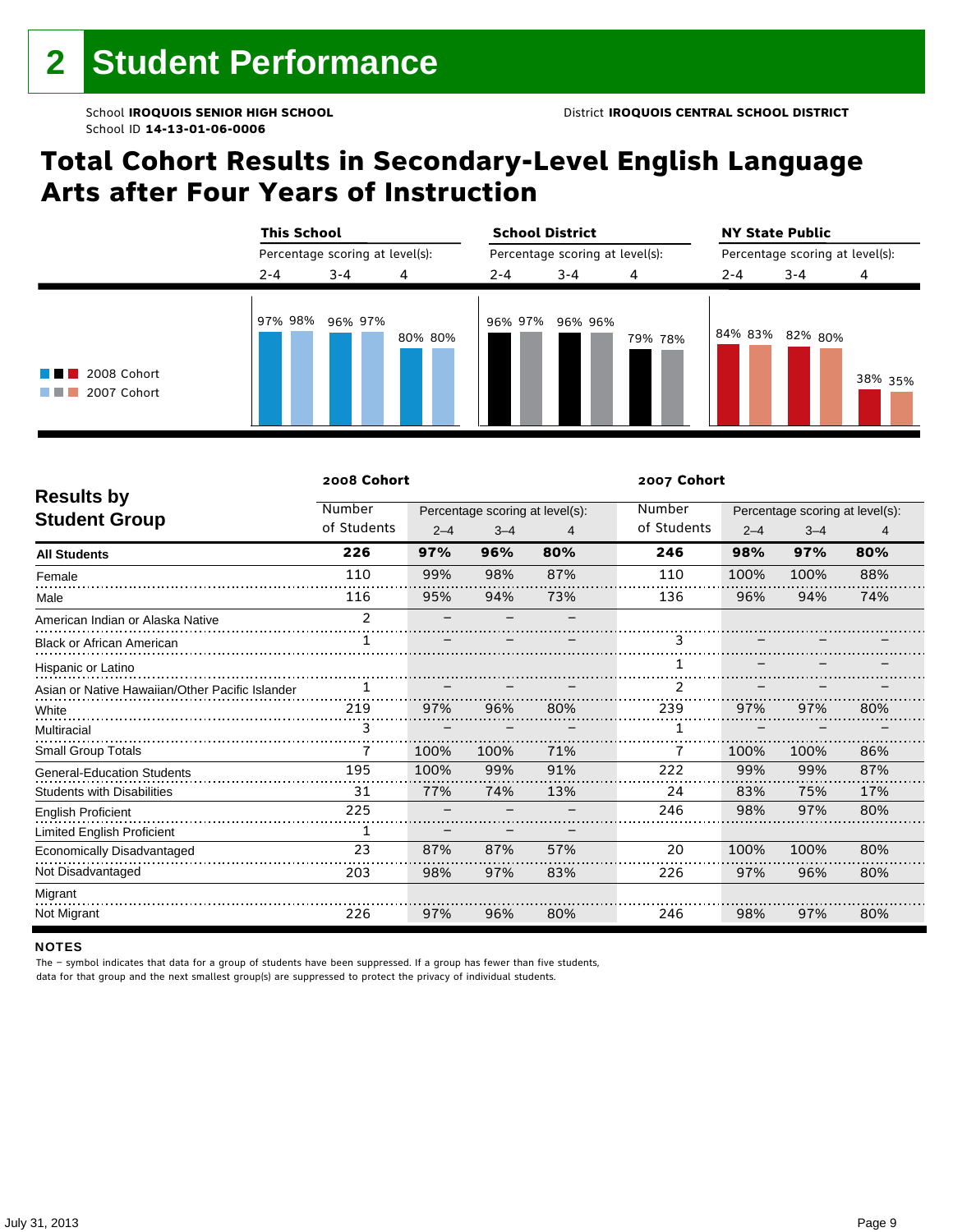# **Total Cohort Results in Secondary-Level Mathematics after Four Years of Instruction**

|                                                |         | <b>This School</b><br>Percentage scoring at level(s): |         |         | <b>School District</b>          |         | <b>NY State Public</b><br>Percentage scoring at level(s): |         |         |  |
|------------------------------------------------|---------|-------------------------------------------------------|---------|---------|---------------------------------|---------|-----------------------------------------------------------|---------|---------|--|
|                                                |         |                                                       |         |         | Percentage scoring at level(s): |         |                                                           |         |         |  |
|                                                | $2 - 4$ | $3 - 4$                                               | 4       | $2 - 4$ | $3 - 4$                         | 4       | $2 - 4$                                                   | $3 - 4$ | 4       |  |
| $\blacksquare$ 2008 Cohort<br>2007 Cohort<br>. | 98% 98% | 96% 97%                                               | 32% 36% | 97% 97% | 96% 96%                         | 32% 35% | 87% 86%                                                   | 82% 81% | 22% 25% |  |

|                                                 | 2008 Cohort   |         |                                 |     | 2007 Cohort    |         |                                 |     |  |
|-------------------------------------------------|---------------|---------|---------------------------------|-----|----------------|---------|---------------------------------|-----|--|
| <b>Results by</b>                               | Number        |         | Percentage scoring at level(s): |     | Number         |         | Percentage scoring at level(s): |     |  |
| <b>Student Group</b>                            | of Students   | $2 - 4$ | $3 - 4$                         | 4   | of Students    | $2 - 4$ | $3 - 4$                         | 4   |  |
| <b>All Students</b>                             | 226           | 98%     | 96%                             | 32% | 246            | 98%     | 97%                             | 36% |  |
| Female                                          | 110           | 99%     | 98%                             | 39% | 110            | 100%    | 100%                            | 38% |  |
| Male                                            | 116           | 97%     | 95%                             | 25% | 136            | 96%     | 94%                             | 35% |  |
| American Indian or Alaska Native                | $\mathcal{P}$ |         |                                 |     |                |         |                                 |     |  |
| <b>Black or African American</b>                |               |         |                                 |     | ٩              |         |                                 |     |  |
| Hispanic or Latino                              |               |         |                                 |     |                |         |                                 |     |  |
| Asian or Native Hawaiian/Other Pacific Islander |               |         |                                 |     | $\overline{2}$ |         |                                 |     |  |
| White                                           | 219           | 98%     | 96%                             | 31% | 239            | 97%     | 97%                             | 36% |  |
| Multiracial                                     | 3             |         |                                 |     |                |         |                                 |     |  |
| Small Group Totals                              |               | 100%    | 100%                            | 57% |                | 100%    | 100%                            | 29% |  |
| <b>General-Education Students</b>               | 195           | 100%    | 99%                             | 36% | 222            | 100%    | 99%                             | 40% |  |
| <b>Students with Disabilities</b>               | 31            | 84%     | 77%                             | 3%  | 24             | 79%     | 75%                             | 0%  |  |
| <b>English Proficient</b>                       | 225           |         |                                 |     | 246            | 98%     | 97%                             | 36% |  |
| <b>Limited English Proficient</b>               | 1             |         |                                 |     |                |         |                                 |     |  |
| Economically Disadvantaged                      | 23            | 91%     | 87%                             | 0%  | 20             | 100%    | 100%                            | 20% |  |
| Not Disadvantaged                               | 203           | 99%     | 98%                             | 35% | 226            | 97%     | 96%                             | 38% |  |
| Migrant                                         |               |         |                                 |     |                |         |                                 |     |  |
| Not Migrant                                     | 226           | 98%     | 96%                             | 32% | 246            | 98%     | 97%                             | 36% |  |

#### **NOTES**

The – symbol indicates that data for a group of students have been suppressed. If a group has fewer than five students,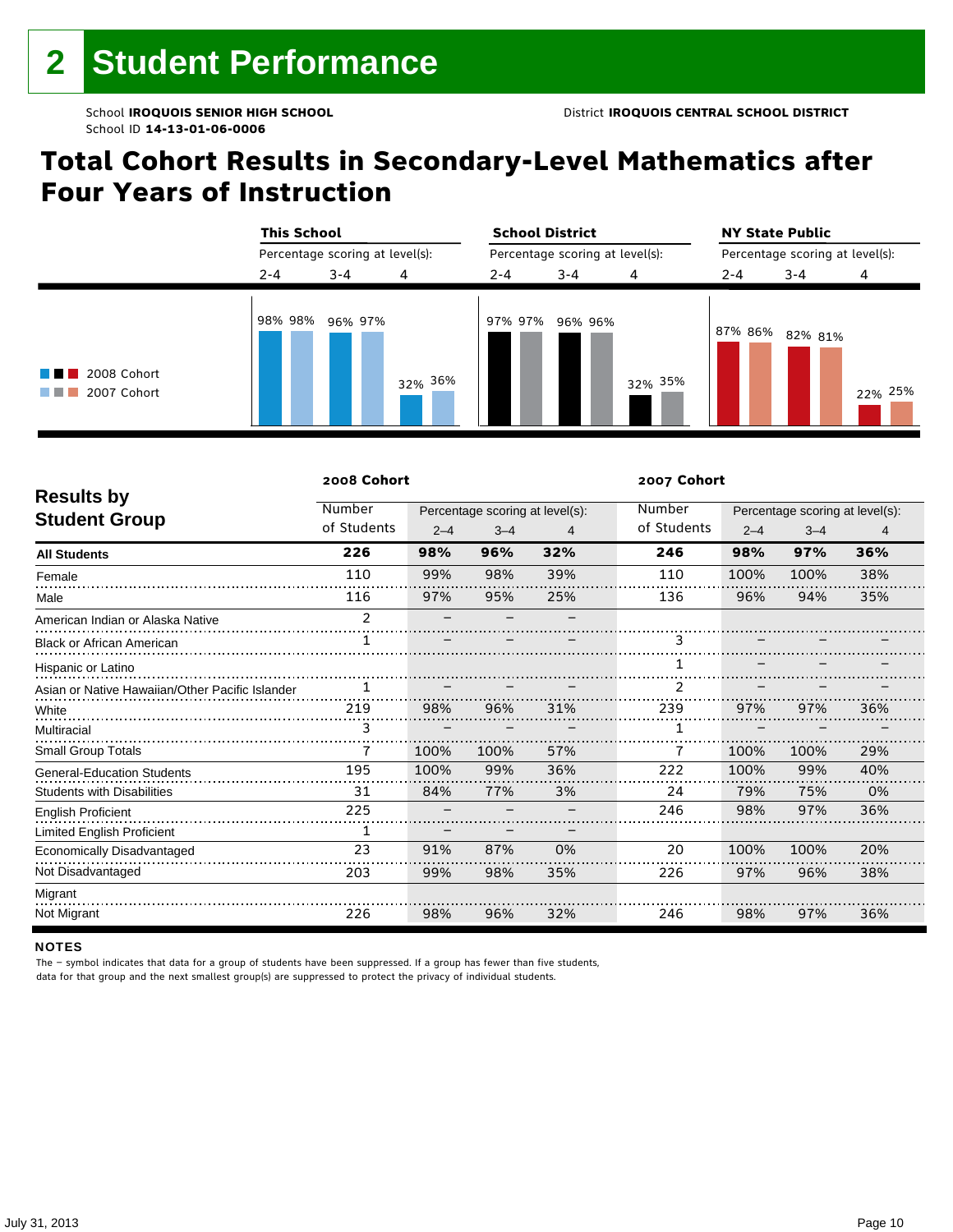### **2008 Total Cohort Results in Secondary-Level Global History and Geography, U.S. History and Government, and Science after Four Years of Instruction**

|                                        |                      | <b>All Students</b> |                        |        |                      | <b>General-Education Students</b> |                        |        |                    | <b>Students with Disabilities</b>  |       |        |  |
|----------------------------------------|----------------------|---------------------|------------------------|--------|----------------------|-----------------------------------|------------------------|--------|--------------------|------------------------------------|-------|--------|--|
|                                        | Cohort<br>Enrollment | scoring:            | Percentage of students |        | Enrollment<br>Cohort | scoring:                          | Percentage of students |        | Cohort<br>Enrollme | Percentage of students<br>scoring: |       |        |  |
|                                        |                      | 55-64               | 65-84                  | 85-100 |                      | 55-64                             | 65-84                  | 85-100 |                    | 55-64                              | 65-84 | 85-100 |  |
| <b>Global History and</b><br>Geography | 226                  | 1%                  | 47%                    | 47%    | 195                  | 1%                                | 44%                    | 54%    | 31                 | 0%                                 | 68%   | 6%     |  |
| U.S. History and<br>Government         | 226                  | 1%                  | 45%                    | 50%    | 195                  | 1%                                | 44%                    | 55%    | 31                 | 6%                                 | 52%   | 16%    |  |
| <b>Science</b>                         | 226                  | 0%                  | 35%                    | 62%    | 195                  | 0%                                | 30%                    | 69%    | 31                 | 3%                                 | 65%   | 16%    |  |

# **New York State Alternate Assessments (NYSAA) 2011-12**

|                        | <b>All Students</b> |   |                                         |   |   |  |  |  |
|------------------------|---------------------|---|-----------------------------------------|---|---|--|--|--|
|                        | Total<br>Tested     |   | Number of students<br>scoring at Level: |   |   |  |  |  |
| <b>Secondary Level</b> |                     |   | 2                                       | 3 | 4 |  |  |  |
| English Language Arts  | 5                   |   | O                                       |   | 4 |  |  |  |
| <b>Mathematics</b>     | 5                   | O | O                                       |   | 4 |  |  |  |
| <b>Social Studies</b>  | 5                   |   | O                                       |   | 4 |  |  |  |
| Science                | 5                   |   | Ω                                       |   | 5 |  |  |  |

#### **NOTES**

The - symbol indicates that data for a group of students have been suppressed. If a group has fewer than five students, data for that group and the next smallest group(s) are suppressed to protect the privacy of individual students.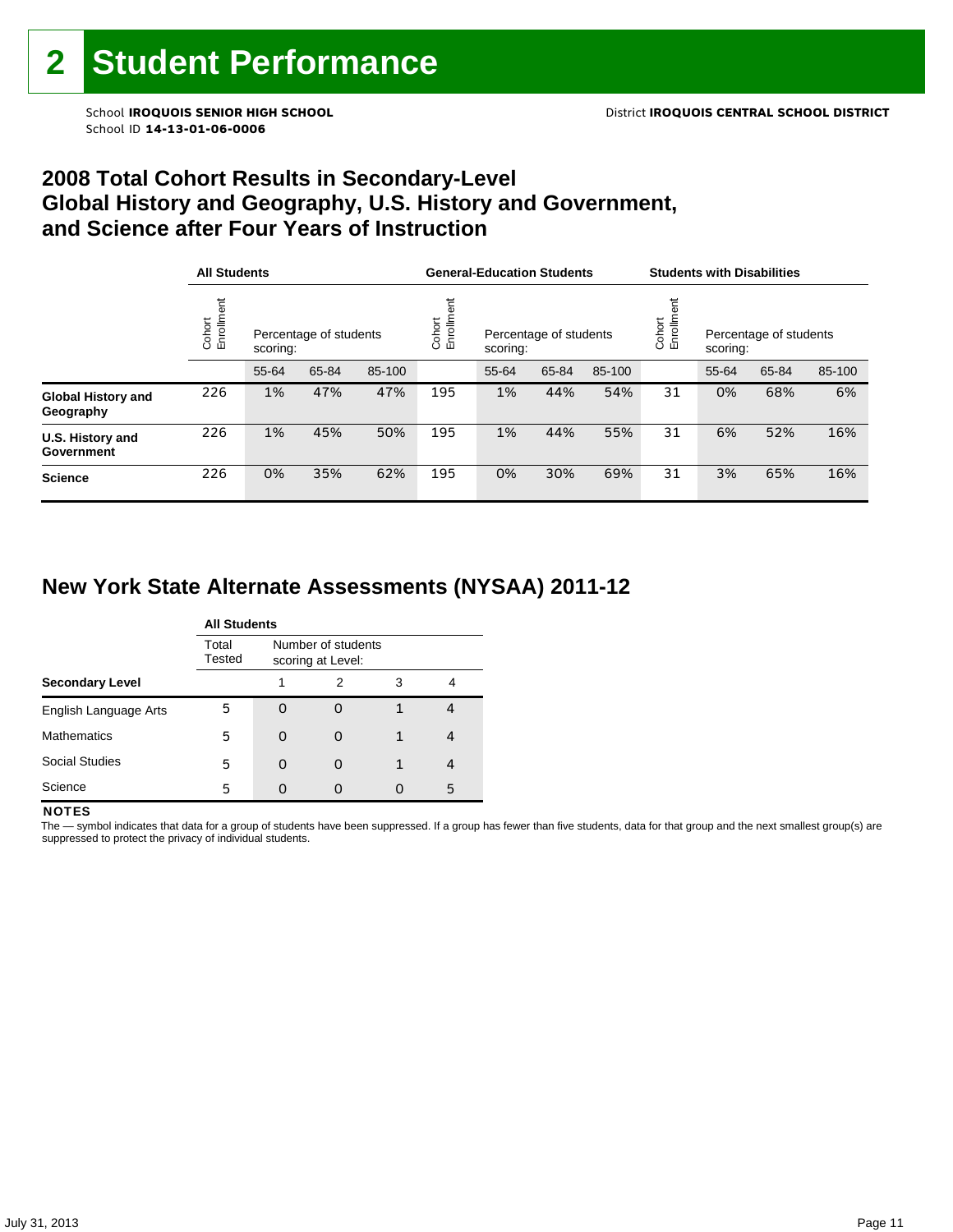#### School **IROQUOIS SENIOR HIGH SCHOOL** District **IROQUOIS CENTRAL SCHOOL DISTRICT**

### **Regents Exams**

|                                   |             |                 | <b>All Students</b> |                                                |     | <b>General-Education Students</b> |                          |                                                |                   | <b>Students with Disabilities</b> |                   |                                                |       |
|-----------------------------------|-------------|-----------------|---------------------|------------------------------------------------|-----|-----------------------------------|--------------------------|------------------------------------------------|-------------------|-----------------------------------|-------------------|------------------------------------------------|-------|
|                                   |             | Total<br>Tested |                     | Percentage of students<br>scoring at or above: |     | Total<br>Tested                   |                          | Percentage of students<br>scoring at or above: |                   | Total<br>Tested                   |                   | Percentage of students<br>scoring at or above: |       |
|                                   |             |                 | 55                  | 65                                             | 85  |                                   | 55                       | 65                                             | 85                |                                   | 55                | 65                                             | 85    |
| Comprehensive English             | $2011 - 12$ | 230             | 100%                | 100%                                           | 93% | 208                               | 100%                     | 100%                                           | 96%               | 22                                | 95%               | 95%                                            | 68%   |
|                                   | $2010 - 11$ | 228             | 97%                 | 95%                                            | 79% | 192                               | 100%                     | 99%                                            | 92%               | 36                                | 81%               | 72%                                            | 14%   |
|                                   | $2009 - 10$ | 241             | 99%                 | 99%                                            | 82% | 216                               | 100%                     | 100%                                           | 89%               | 25                                | 92%               | 92%                                            | 20%   |
| Integrated Algebra                | $2011 - 12$ | 166             | 99%                 | 91%                                            | 19% | 141                               | 99%                      | 94%                                            | 22%               | $\overline{25}$                   | 100%              | 76%                                            | 4%    |
|                                   | $2010 - 11$ | 183             | 95%                 | 92%                                            | 20% | 154                               | 98%                      | 97%                                            | 23%               | 29                                | 79%               | 66%                                            | 3%    |
|                                   | $2009 - 10$ | 191             | 96%                 | 90%                                            | 16% | 153                               | 100%                     | 97%                                            | 20%               | 38                                | 79%               | 61%                                            | $0\%$ |
| Geometry                          | $2011 - 12$ | 201             | 97%                 | 95%                                            | 40% | 199                               | $\overline{\phantom{0}}$ | $\equiv$                                       | $\qquad \qquad -$ | 2                                 | $\qquad \qquad -$ |                                                |       |
|                                   | $2010 - 11$ | 204             | 97%                 | 91%                                            | 35% | 198                               | 97%                      | 90%                                            | 36%               | 6                                 |                   | 100% 100%                                      | $0\%$ |
|                                   | $2009 - 10$ | 228             | 99%                 | 90%                                            | 21% | 221                               | 99%                      | 90%                                            | 22%               | 7                                 | 100%              | 100%                                           | $0\%$ |
| Algebra 2/Trigonometry            | $2011 - 12$ | 139             | 94%                 | 90%                                            | 46% | 139                               | 94%                      | 90%                                            | 46%               | $\overline{0}$                    |                   |                                                |       |
|                                   | $2010 - 11$ | 138             | 96%                 | 93%                                            | 43% | 136                               |                          |                                                |                   | $\overline{2}$                    |                   |                                                |       |
|                                   | $2009 - 10$ | 134             | 93%                 | 89%                                            | 34% | 134                               | 93%                      | 89%                                            | 34%               | 0                                 |                   |                                                |       |
| Global History and Geography      | $2011 - 12$ | 217             | 100%                | 95%                                            | 63% | 199                               | 100%                     | 96%                                            | 67%               | $\overline{18}$                   | 94%               | 83%                                            | 17%   |
|                                   | $2010 - 11$ | 238             | 99%                 | 96%                                            | 67% | 208                               | 100%                     | 99%                                            | 72%               | 30                                | 90%               | 77%                                            | 37%   |
|                                   | $2009 - 10$ | 229             | 96%                 | 93%                                            | 46% | 196                               | 98%                      | 95%                                            | 52%               | 33                                | 79%               | 79%                                            | 9%    |
| U.S. History and Government       | $2011 - 12$ | 247             | 98%                 | 97%                                            | 66% | 215                               | 100%                     | 99%                                            | 72%               | 32                                | 88%               | 81%                                            | 31%   |
|                                   | $2010 - 11$ | 232             | 96%                 | 88%                                            | 48% | 201                               | 98%                      | 93%                                            | 53%               | 31                                | 84%               | 58%                                            | 16%   |
|                                   | $2009 - 10$ | 248             | 99%                 | 96%                                            | 61% | 229                               | 99%                      | 97%                                            | 63%               | 19                                | 95%               | 89%                                            | 32%   |
| Living Environment                | $2011 - 12$ | 221             | 100%                | 99%                                            | 67% | 204                               | 100%                     | 100%                                           | 71%               | 17                                | 100%              | 88%                                            | 18%   |
|                                   | $2010 - 11$ | 211             | 100%                | 99%                                            | 60% | 184                               | 100%                     | 99%                                            | 66%               | 27                                | 96%               | 96%                                            | 15%   |
|                                   | $2009 - 10$ | 219             | 99%                 | 96%                                            | 53% | 193                               | 99%                      | 98%                                            | 59%               | 26                                | 92%               | 77%                                            | 12%   |
| Physical Setting/Earth Science    | $2011 - 12$ | 181             | 97%                 | 91%                                            | 56% | 154                               | 99%                      | 94%                                            | 63%               | $\overline{27}$                   | 85%               | 74%                                            | 19%   |
|                                   | $2010 - 11$ | 200             | 96%                 | 94%                                            | 48% | 177                               | 99%                      | 98%                                            | 51%               | 23                                | 70%               | 65%                                            | 17%   |
|                                   | $2009 - 10$ | 199             | 96%                 | 94%                                            | 51% | 166                               | 98%                      | 96%                                            | 57%               | 33                                | 91%               | 82%                                            | 21%   |
| <b>Physical Setting/Chemistry</b> | $2011 - 12$ | 140             | 99%                 | 92%                                            | 50% | 136                               |                          |                                                | -                 | 4                                 |                   |                                                |       |
|                                   | $2010 - 11$ | 152             | 100%                | 93%                                            | 38% | 150                               |                          |                                                | $\qquad \qquad -$ | $\overline{2}$                    |                   |                                                |       |
|                                   | $2009 - 10$ | 159             | 97%                 | 89%                                            | 36% | 156                               |                          |                                                | $\qquad \qquad -$ | 3                                 |                   |                                                |       |
| <b>Physical Setting/Physics</b>   | $2011 - 12$ | 67              | 94%                 | 88%                                            | 39% | 67                                | 94%                      | 88%                                            | 39%               | $\overline{0}$                    |                   |                                                |       |
|                                   | $2010 - 11$ | 75              | 95%                 | 89%                                            | 43% | 74                                |                          |                                                |                   | 1                                 |                   |                                                |       |
|                                   | $2009 - 10$ | 94              | 100%                | 96%                                            | 50% | 94                                | 100%                     | 96%                                            | 50%               | 0                                 |                   |                                                |       |

#### NOTE

The — symbol indicates that data for a group of students have been suppressed. If a group has fewer than five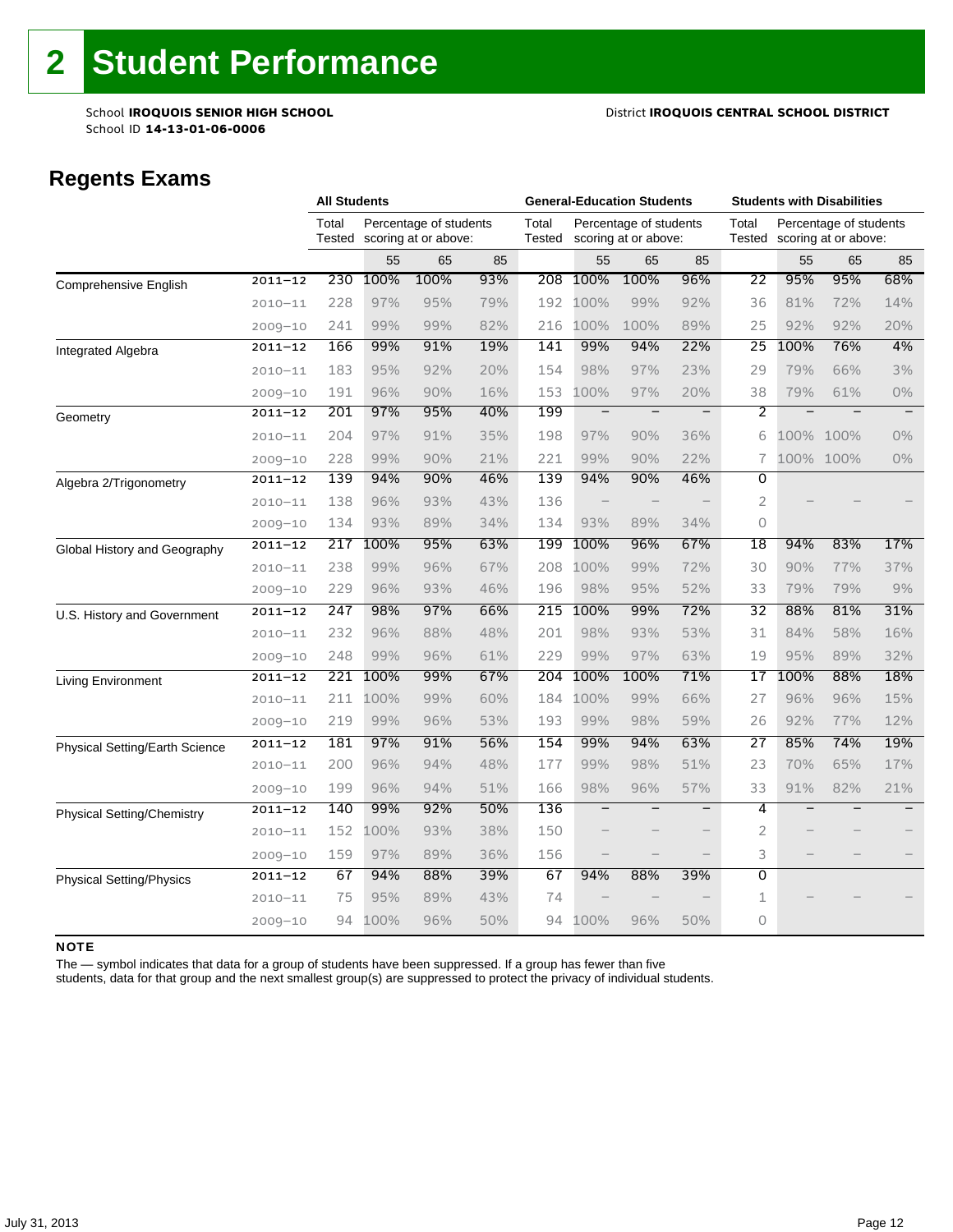#### School **IROQUOIS SENIOR HIGH SCHOOL** District **IROQUOIS CENTRAL SCHOOL DISTRICT**

# **Regents Competency Tests**

|                             |             | <b>All Students</b> |                   |                 | <b>General-Education Students</b> | <b>Students with Disabilities</b> |                  |
|-----------------------------|-------------|---------------------|-------------------|-----------------|-----------------------------------|-----------------------------------|------------------|
|                             |             | Total<br>Tested     | Percent Passing:  | Total<br>Tested | Percent Passing:                  | Total<br>Tested                   | Percent Passing: |
| <b>Mathematics</b>          | $2011 - 12$ | 2                   |                   | 0               |                                   | $\overline{2}$                    |                  |
|                             | $2010 - 11$ | 16                  | 75%               | 2               |                                   | 14                                |                  |
|                             | $2009 - 10$ | 17                  | 76%               | 3               |                                   | 14                                |                  |
| Science                     | $2011 - 12$ | 2                   | $\qquad \qquad -$ | 0               |                                   | $\overline{2}$                    |                  |
|                             | $2010 - 11$ | 5                   | 20%               | Ω               |                                   | 5                                 | 20%              |
|                             | $2009 - 10$ | 9                   | 22%               | 0               |                                   | 9                                 | 22%              |
| Reading                     | $2011 - 12$ | 3                   | —                 | 0               |                                   | 3                                 |                  |
|                             | $2010 - 11$ | 1                   |                   | 0               |                                   |                                   |                  |
|                             | $2009 - 10$ | 3                   |                   | $\Omega$        |                                   | 3                                 |                  |
| Writing                     | $2011 - 12$ | $\mathsf O$         |                   | $\Omega$        |                                   | $\Omega$                          |                  |
|                             | $2010 - 11$ | 4                   |                   | O               |                                   | 4                                 |                  |
|                             | $2009 - 10$ | 3                   |                   | 0               |                                   | 3                                 |                  |
| <b>Global Studies</b>       | $2011 - 12$ | 0                   |                   | 0               |                                   | 0                                 |                  |
|                             | $2010 - 11$ | 4                   |                   | 0               |                                   | 4                                 |                  |
|                             | $2009 - 10$ | 9                   | 44%               | 0               |                                   | 9                                 | 44%              |
| U.S. History and Government | $2011 - 12$ | 6                   | 67%               | 0               |                                   | 6                                 | 67%              |
|                             | $2010 - 11$ | 5                   | 40%               | 0               |                                   | 5                                 | 40%              |
|                             | $2009 - 10$ | 3                   |                   | 0               |                                   | 3                                 |                  |

#### NOTE

The - symbol indicates that data for a group of students have been suppressed. If a group has fewer than five students, data for that group and the next smallest group(s) are suppressed to protect the privacy of individual students.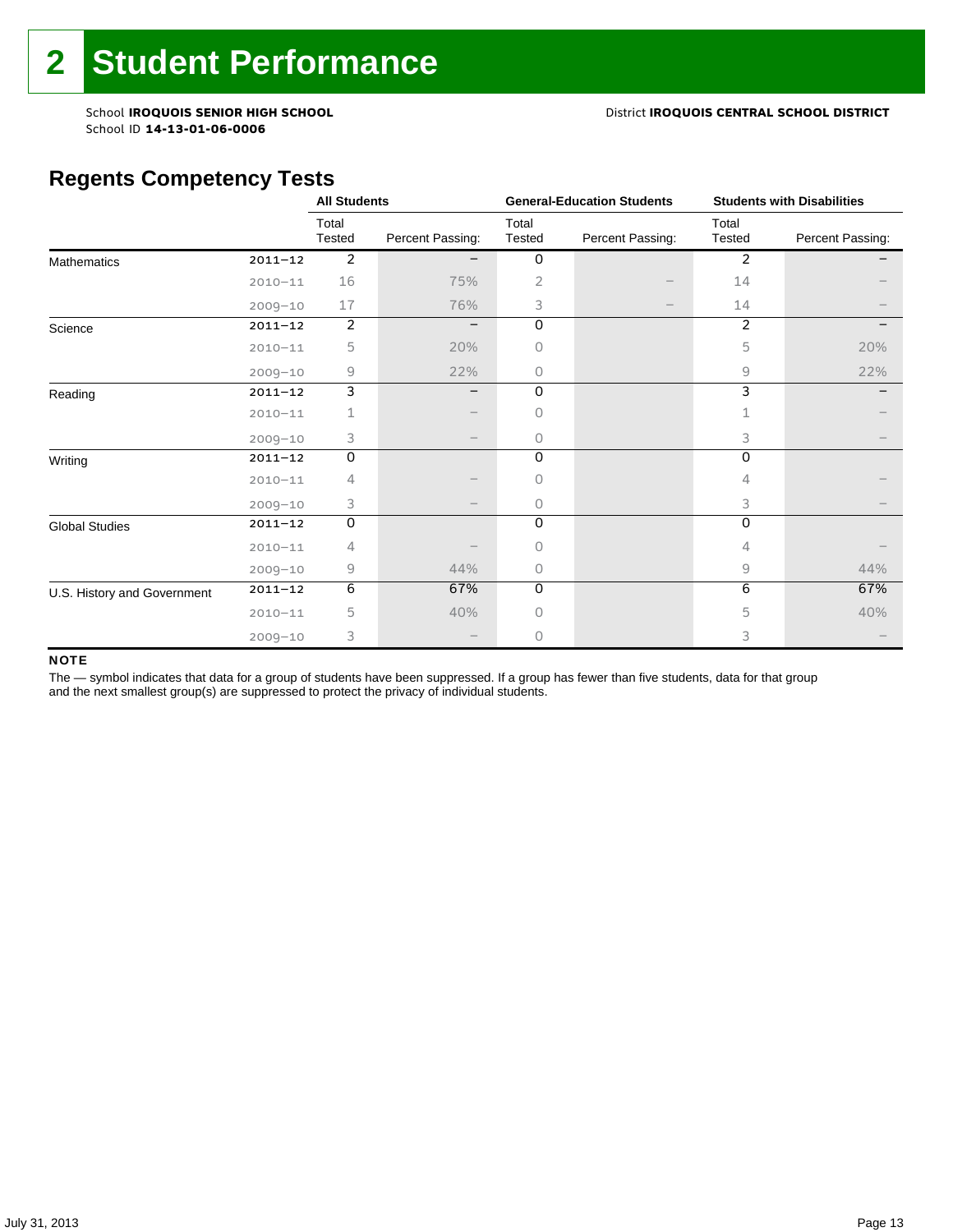### **New York State English as a Second Language Achievement Test (NYSESLAT)**

|                                                          |             | <b>All Students</b> |        |                                                           |      |                          | <b>General-Education Students</b> |        |                                                           |      | <b>Students with Disabilities</b> |                     |                                                           |        |      |       |
|----------------------------------------------------------|-------------|---------------------|--------|-----------------------------------------------------------|------|--------------------------|-----------------------------------|--------|-----------------------------------------------------------|------|-----------------------------------|---------------------|-----------------------------------------------------------|--------|------|-------|
|                                                          |             | Total<br>Tested     |        | Percent of students scoring<br>in each performance level: |      |                          | Total<br><b>Tested</b>            |        | Percent of students scoring<br>in each performance level: |      |                                   | Total<br>Tested     | Percent of students scoring<br>in each performance level: |        |      |       |
|                                                          |             |                     | Begin. | Interm.                                                   | Adv. | Prof.                    |                                   | Begin. | Interm.                                                   | Adv. | Prof.                             |                     | Begin.                                                    | Interm | Adv. | Prof. |
| <b>Listening and</b>                                     | $2011 - 12$ | 0                   |        |                                                           |      |                          | 0                                 |        |                                                           |      |                                   | 0                   |                                                           |        |      |       |
| <b>Speaking</b>                                          | $2010 - 11$ | 0                   |        |                                                           |      |                          | $\circ$                           |        |                                                           |      |                                   | 0                   |                                                           |        |      |       |
| (Grades K-1)                                             | $2009 - 10$ | 0                   |        |                                                           |      |                          | 0                                 |        |                                                           |      |                                   | 0                   |                                                           |        |      |       |
| <b>Reading and</b><br>Writing                            | $2011 - 12$ | 0                   |        |                                                           |      |                          | 0                                 |        |                                                           |      |                                   | $\mathbf 0$         |                                                           |        |      |       |
|                                                          | $2010 - 11$ | 0                   |        |                                                           |      |                          | $\circ$                           |        |                                                           |      |                                   | 0                   |                                                           |        |      |       |
| (Grades K-1)                                             | $2009 - 10$ | 0                   |        |                                                           |      |                          | 0                                 |        |                                                           |      |                                   | $\circ$             |                                                           |        |      |       |
| <b>Listening and</b><br><b>Speaking</b>                  | $2011 - 12$ | 0                   |        |                                                           |      |                          | 0                                 |        |                                                           |      |                                   | 0                   |                                                           |        |      |       |
|                                                          | $2010 - 11$ | 0                   |        |                                                           |      |                          | $\circ$                           |        |                                                           |      |                                   | 0                   |                                                           |        |      |       |
| (Grades 2-4)                                             | $2009 - 10$ | $\circ$             |        |                                                           |      |                          | $\circ$                           |        |                                                           |      |                                   | $\circ$             |                                                           |        |      |       |
| <b>Reading and</b><br>Writing<br>(Grades 2-4)            | $2011 - 12$ | 0                   |        |                                                           |      |                          | 0                                 |        |                                                           |      |                                   | 0                   |                                                           |        |      |       |
|                                                          | $2010 - 11$ | $\mathsf O$         |        |                                                           |      |                          | $\circ$                           |        |                                                           |      |                                   | $\circ$             |                                                           |        |      |       |
|                                                          | $2009 - 10$ | $\bigcirc$          |        |                                                           |      |                          | $\bigcirc$                        |        |                                                           |      |                                   | $\bigcirc$          |                                                           |        |      |       |
| <b>Listening and</b><br><b>Speaking</b>                  | $2011 - 12$ | 0                   |        |                                                           |      |                          | $\mathsf 0$                       |        |                                                           |      |                                   | $\mathbf 0$         |                                                           |        |      |       |
|                                                          | $2010 - 11$ | $\mathsf O$         |        |                                                           |      |                          | $\circ$                           |        |                                                           |      |                                   | 0                   |                                                           |        |      |       |
| $(Grades 5-6)$                                           | $2009 - 10$ | 0                   |        |                                                           |      |                          | $\circ$                           |        |                                                           |      |                                   | $\circ$             |                                                           |        |      |       |
| <b>Reading and</b>                                       | $2011 - 12$ | 0                   |        |                                                           |      |                          | 0                                 |        |                                                           |      |                                   | $\mathsf{O}\xspace$ |                                                           |        |      |       |
| Writing                                                  | $2010 - 11$ | 0                   |        |                                                           |      |                          | $\circ$                           |        |                                                           |      |                                   | 0                   |                                                           |        |      |       |
| (Grades 5–6)                                             | $2009 - 10$ | 0                   |        |                                                           |      |                          | 0                                 |        |                                                           |      |                                   | 0                   |                                                           |        |      |       |
| <b>Listening and</b>                                     | $2011 - 12$ | 0                   |        |                                                           |      |                          | 0                                 |        |                                                           |      |                                   | 0                   |                                                           |        |      |       |
| Speaking<br>(Grades 7-8)                                 | $2010 - 11$ | $\bigcirc$          |        |                                                           |      |                          | $\circ$                           |        |                                                           |      |                                   | $\bigcirc$          |                                                           |        |      |       |
|                                                          | $2009 - 10$ | 0                   |        |                                                           |      |                          | 0                                 |        |                                                           |      |                                   | 0                   |                                                           |        |      |       |
| <b>Reading and</b>                                       | $2011 - 12$ | 0                   |        |                                                           |      |                          | 0                                 |        |                                                           |      |                                   | 0                   |                                                           |        |      |       |
| Writing<br>(Grades 7-8)                                  | $2010 - 11$ | 0                   |        |                                                           |      |                          | $\circ$                           |        |                                                           |      |                                   | 0                   |                                                           |        |      |       |
|                                                          | $2009 - 10$ | 0                   |        |                                                           |      |                          | $\circ$                           |        |                                                           |      |                                   | 0                   |                                                           |        |      |       |
| <b>Listening and</b><br><b>Speaking</b><br>(Grades 9-12) | $2011 - 12$ | $\mathbf 1$         |        |                                                           |      |                          | 0                                 |        |                                                           |      |                                   | $\mathbf 1$         |                                                           |        |      |       |
|                                                          | $2010 - 11$ | 1                   |        |                                                           |      |                          | $\circ$                           |        |                                                           |      |                                   | $\mathbf{1}$        |                                                           |        |      |       |
|                                                          | $2009 - 10$ | 1                   |        |                                                           |      |                          | 0                                 |        |                                                           |      |                                   | $\mathbf 1$         |                                                           |        |      |       |
| <b>Reading and</b>                                       | $2011 - 12$ | 1                   |        |                                                           |      | $\overline{\phantom{0}}$ | 0                                 |        |                                                           |      |                                   | $\mathbf{1}$        |                                                           |        |      |       |
| Writing<br>(Grades 9-12)                                 | $2010 - 11$ | 1                   |        |                                                           |      |                          | 0                                 |        |                                                           |      |                                   | 1                   |                                                           |        |      |       |
|                                                          | $2009 - 10$ | $\mathbf 1$         |        |                                                           |      |                          | 0                                 |        |                                                           |      |                                   | 1                   |                                                           |        |      |       |

#### **NOTE**

The — symbol indicates that data for a group of students have been suppressed. If a group has fewer than five students, data for that group and the next smallest group(s) are suppressed to protect the privacy of individual students.